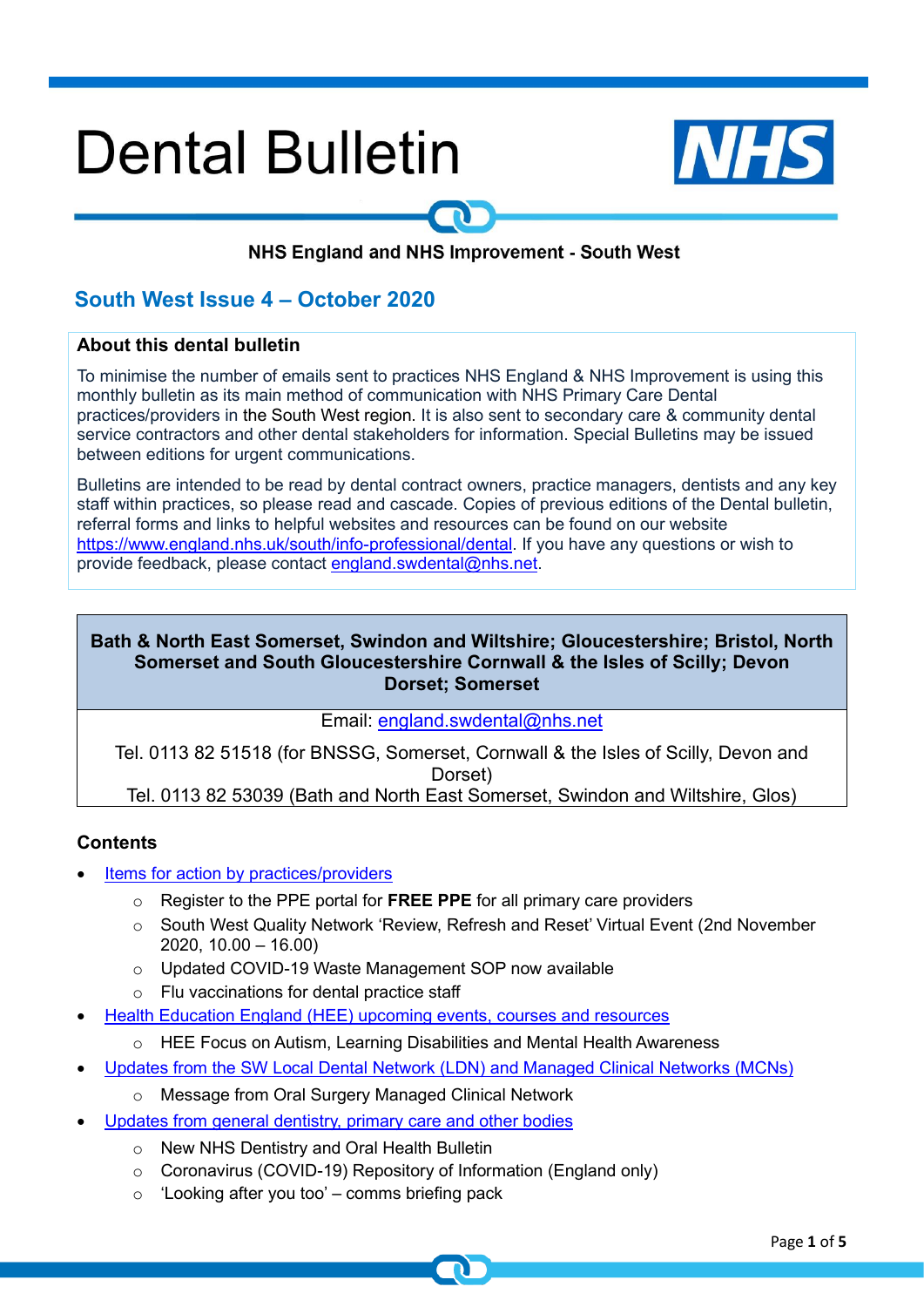- $\circ$  University of Plymouth, Peninsula Dental School Virtual Evening (22<sup>nd</sup> October 2020, 18:00 – 19:30)
- o Revised Guidance on Radiation Protection in Dental Practice
- [Guidance for common queries](#page-3-0)
- SW Dental Commissioning Team contact information
	- o Single point of contact email address as of **Monday 26th October 2020**

#### <span id="page-1-0"></span>**Items for action by practices/providers**

• **Register to the PPE portal for FREE PPE for all primary care providers**

To ensure all primary care providers have a resilient route for getting free COVID-19 PPE, order limits have been increased.

You must [Register and access the portal](https://generalpracticebulletin.cmail20.com/t/d-l-ctrjke-jujkhykrjy-y/) using your CQC/MHRA/NHSE/NHS BSA registered email. [Guidance](https://generalpracticebulletin.cmail20.com/t/d-l-ctrjke-jujkhykrjy-j/) on what PPE items you can order (including order limits) is also available. Call the customer service team on 0800 876 6802 if you have any questions about using the PPE portal. The team is available from 7am to 7pm, 7 days a week. The PPE portal will be the primary source of free COVID-19 PPE (including Flu vaccination requirements). However, if there is a severe disruption to distribution, in the first instance get in contact with your local authority or LRF. A gov.uk page will shortly be published with the local authority

- **South West Quality Network 'Review, Refresh and Reset' Virtual Event**  This event will be held virtually over Microsoft Teams, with a focus on delivering safe care in the context of the ongoing pandemic, particularly in relation to never events. The event will be facilitated by NHS England & NHS Improvement with a selection of internal and external speakers. Full details can be found on the enclosed flyer.
- **Updated COVID-19 Waste Management SOP now available**  Please follow the following link: [Waste management guidance for all healthcare facilities now updated](http://www.networks.nhs.uk/networks/news/waste-management-guidance-for-all-healthcare-facilities-now-updated)

#### • **Flu Vaccinations for staff**

Further to earlier comms, please can we reiterate the following message in relation to flu vaccinations for frontline staff:

*"For frontline workers in primary care (general practice, community pharmacy, dentistry and optometry teams) - this is provided and funded by their employer in order to meet their responsibility to protect their staff and patients and ensure the overall safe running of services. Employers should emphasise to their staff that it is a professional responsibility for them to be vaccinated, both to protect the individual as well as preventing cross infection to patients.* 

*Some staff may be eligible for a free NHS vaccine, which they can access at their registered GP practice or a community pharmacy, if they fall within one of the eligible cohorts set out in the Updated Annual Flu Letter."*

[Back to top](#page-0-0)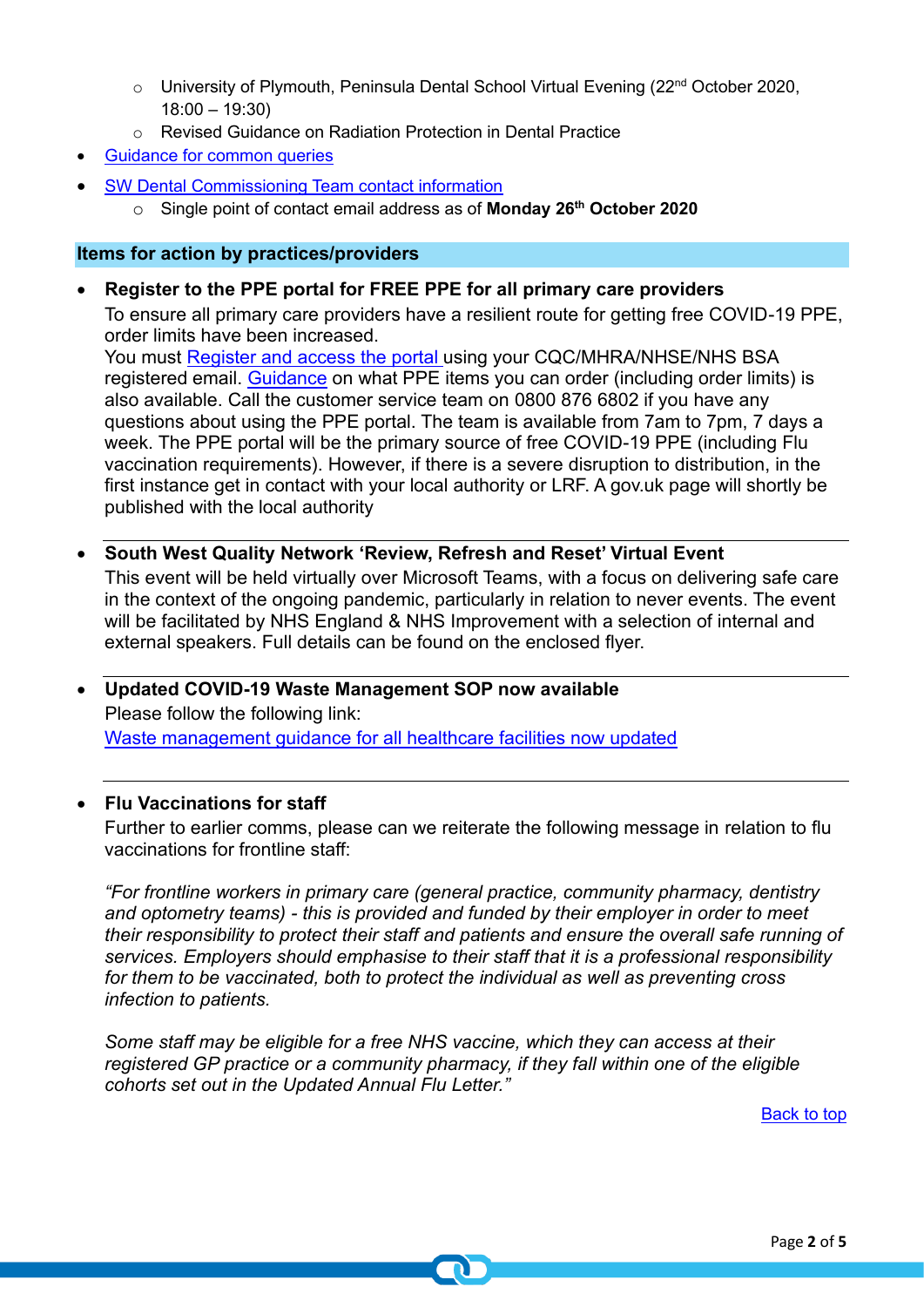#### **Health Education England (HEE) upcoming events, courses and resources**

#### • **HEE Focus on Autism, Learning Disabilities and Mental Health Awareness**

HEE would like to signpost some useful e-learning for healthcare programmes, that will help the management of patients who may find the new ways of working in clinical settings difficult.

Register on e-LfH at [https://www.e-lfh.org.uk.](https://www.e-lfh.org.uk/) Once registered, go onto my e-learning and search:

Autism Awareness (AUT), Mental Health Awareness Programme (MHP) - Mental Health for Healthcare Professionals - Module 1.

In addition, the Open University offers a FREE module on Learning Difficulties:

<https://www.open.edu/openlearn/ocw/mod/oucontent/view.php?id=68909>

and several on mental capacity assessment:

[https://www.open.edu/openlearn/ocw/mod/oucontent/view.php?id=68909&section=1](https://www.open.edu/openlearn/ocw/mod/oucontent/view.php?id=68909§ion=1)

There is also a lot of information and resources accessible at:

[https://www.gov.uk/government/publications/oral-care-and-people-with-learning](https://www.gov.uk/government/publications/oral-care-and-people-with-learning-disabilities)[disabilities](https://www.gov.uk/government/publications/oral-care-and-people-with-learning-disabilities)

For further information on and other courses and all of the above, please use the link below.

[Click here for details of](http://www.dental.southwest.hee.nhs.uk/about-us/dental-courses/) **HEE dental courses** - access the Online [Course Booking System and learning resources](http://www.dental.southwest.hee.nhs.uk/about-us/dental-courses/)

[Back to top](#page-0-0)

### <span id="page-2-0"></span>**Updates from the SW Local Dental Network (LDN) & Managed Clinical Networks (MCNs)**

#### • **Message from the Oral Surgery Managed Clinical Network**

The ongoing impact of the Covid-19 is still affecting the provision of Oral Surgery Services by Secondary Care and Tier 2 providers. Providers are working with NHSE&I to recover services. However, it is acknowledged limitations of services have reduced the number of patients that can been seen in outpatient clinics.

**Referral centres are accepting referrals, and most Oral Surgery providers are now conducting virtual consultations with patients**. Access for treatment under sedation and general anaesthetic remains limited at this time. Those providers who receive direct referral such as Bristol Dental Hospital are also accepting referrals. **Provider priorities are**:

- Completion of patients listed for treatment prior to the pandemic who had their appointments cancelled. This also includes Paediatric GA services.
- Accepting referrals from primary care
- Fast track referrals for suspected cancer.

When triaging patients and assessing whether a referral for oral surgery is appropriate, managing patient expectations is important. It would be helpful if the current state of available services from oral surgery providers is discussed with patients. Virtual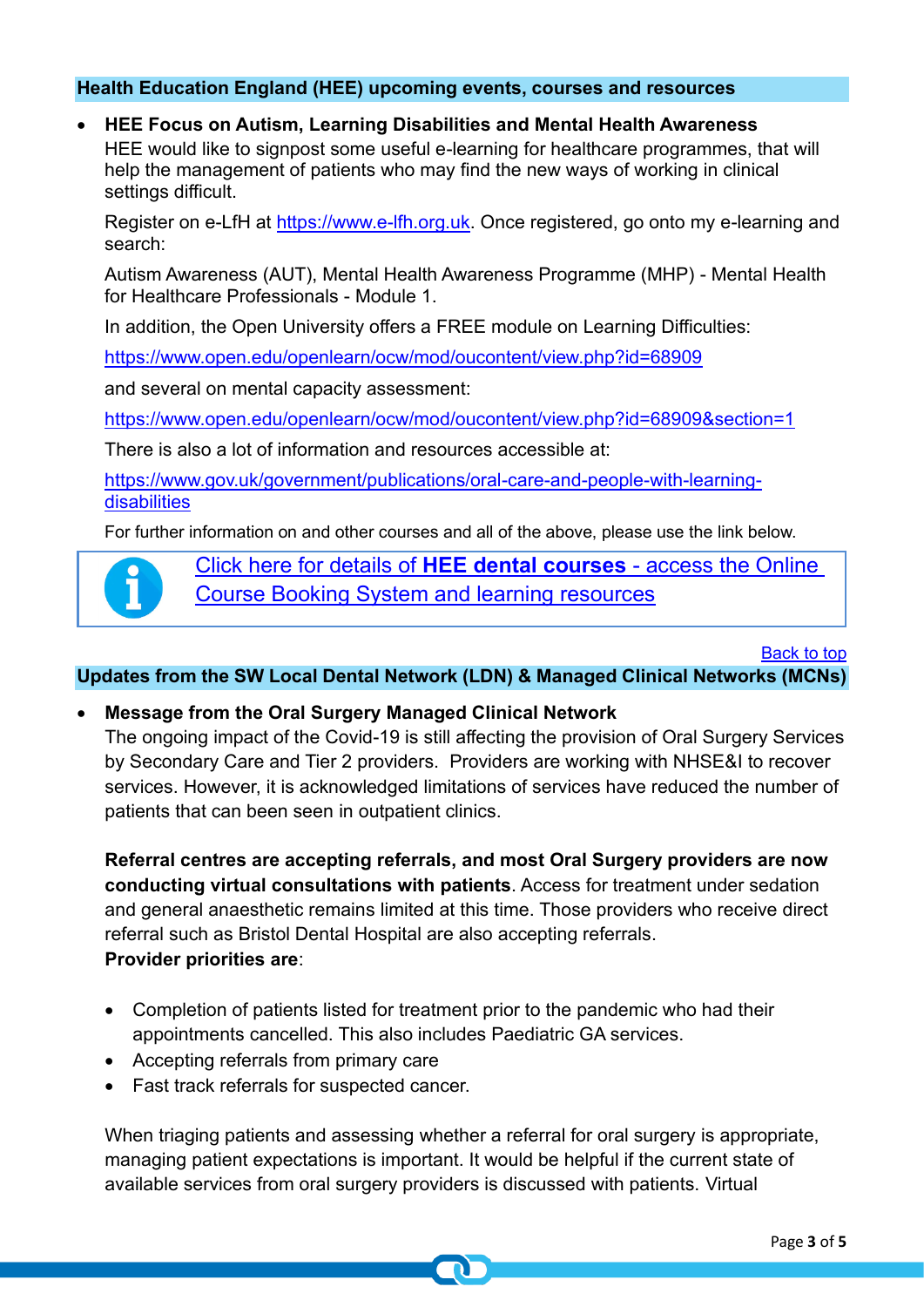consultations, where available, are proving to be successful as many patients are wary about attending in person. This is aided by the quality of information provided in referrals.

Please provide as much information as you can together with good quality copies of radiographs. In order to avoid further delays to patients, we encourage you to make referrals via email wherever possible. Please ensure referrals are sent from a secure NHS email account. Referral forms and guidance can be found on our website <https://www.england.nhs.uk/south/info-professional/dental/dcis/forms/>

If you have any concerns about a referral, please contact your oral surgery provider who will be happy to discuss cases with you.

[Back to top](#page-0-0)

#### **Updates from general dentistry, primary care and other bodies**

### <span id="page-3-0"></span>• **New NHS Dentistry and Oral Health Bulletin**

In October we are launching the new NHS Dentistry and Oral Health update, which is a bulletin rounding up all the latest news and important resources for anyone working in NHS dental services. News will continue to be shared in the primary care bulletin, too. Although this bulletin is for NHS dental teams, private practices are welcome to sign up as they may find this information of interest. Please click here to subscribe: <https://www.england.nhs.uk/email-bulletins/dentistry-oral-health-update/>

# • **Coronavirus (COVID-19) Repository of Information**

There are two newly uploaded published documents, regarding the repository of information, on the Compass homepage [\(https://www.nhsbsa.nhs.uk/compass\)](https://www.nhsbsa.nhs.uk/compass). They are located in the 'Coronavirus (COVID-19) Repository of Information – England only' heading once you have clicked onto the link.

#### • **'Looking after you too' – comms briefing pack**

This document provides an overview of the [#LookingAfterYouToo coaching support for](https://people.nhs.uk/lookingafteryoutoo/)  [primary care staff,](https://people.nhs.uk/lookingafteryoutoo/) an individual coaching support offer for primary care staff. Recognising that frontline staff are facing many challenges, a support programme was launched on 24 April 2020. It is available 7 days a week, 8:00am – 10:00pm Monday to Friday and 10:00am – 6:00pm Saturday and Sunday. Coaching sessions will continue throughout the COVID-19 pandemic until at least March 2021. Full details can be found on the comms briefing pack enclosed with this bulletin.

• **University of Plymouth, Peninsula Dental School Virtual Evening (Thursday 22nd October, 18:00 – 19:30)**

Following the success of their first event, the dental school are hosting another virtual evening on 22/10/20.

During the session you will have the opportunity to the lean about the structure of postgraduate dental programmes, including insight into the brand new programme, MSc Endodontics.